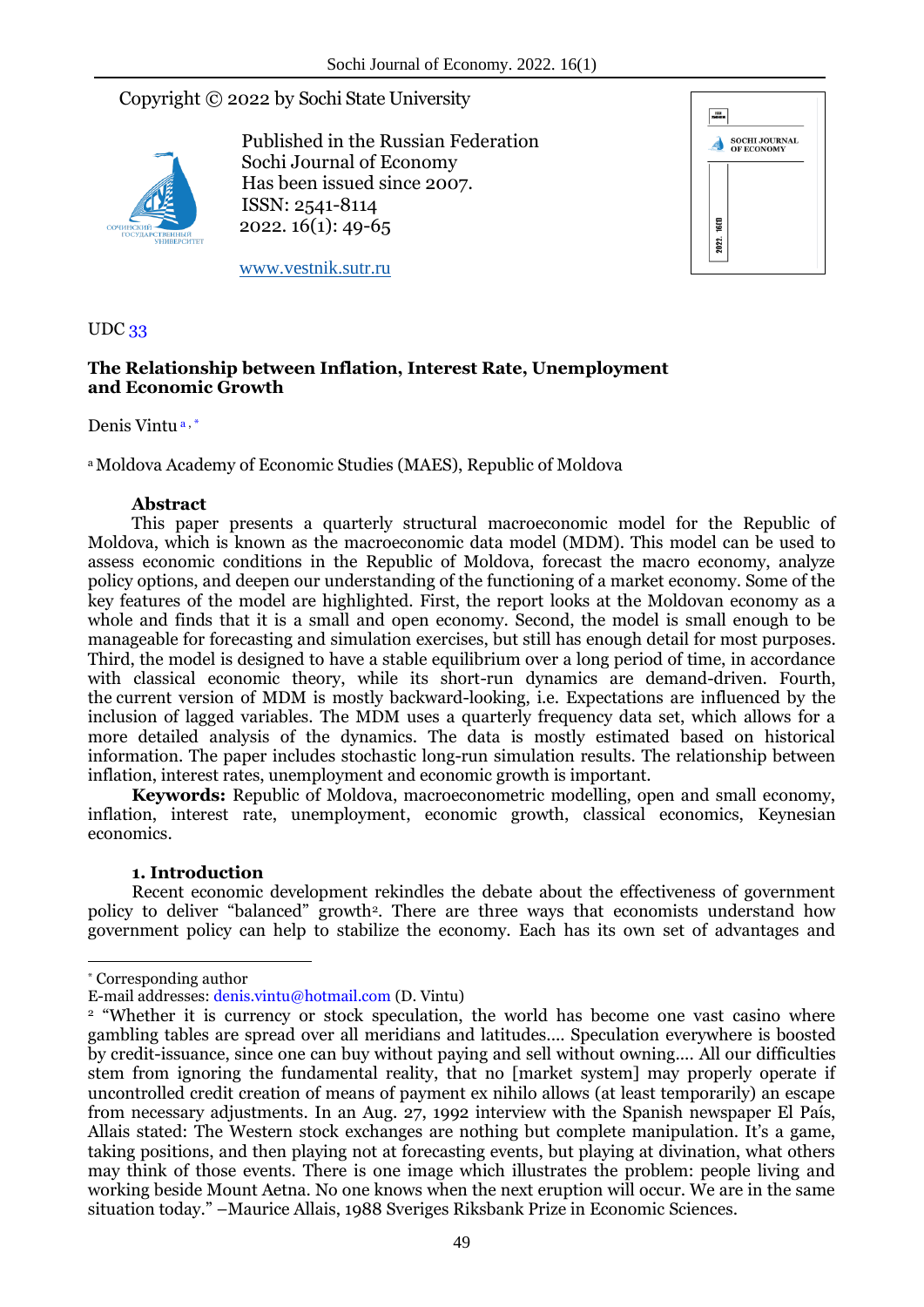disadvantages. First, according to the real business cycle Government's fiscal theory and monetary policy will be largely ineffective; second, according to Keynesian macroeconomic theory government spending as a component of aggregate demand can affect output. But monetary policy is largely ineffective; third, according to monetary monetary policy theory can affect output but fiscal policy to a large extent, ineffective. Economists generally subscribe to at least two different interpretations of economic phenomena, but most of them recognize that different interpretations may offer different insights in different circumstances. Likewise, most politicians do not stick to any one interpretation, instead choosing piecemeal from different interpretations according to political needs.

A simple test is presented to evaluate the viability of stabilizing instruments important to monetary and fiscal policy. The method used is an update of the St. Louis equation (Andersen, Jordan, 1968).

This introductory paragraph provides an overview of the model and data, and presents the results of the study. The main conclusions are summarized in the following paragraph, and the references are listed at the end. The current understanding of economic growth is based largely on the neo-classical growth model developed by Robert Solow. The Solow model suggests that growth in the economy is due, in part, to the accumulation of capital. Capital accumulation is the primary driver of productivity growth. Fagerberg (1994) argued that aphasia is a condition that results from damage to the brain. Capital deepening will continue until the economy reaches a point at which the net investments grow at the same rate as the labour force and the capital-labour ratio remains constant. The more the economy falls below its long-term equilibrium, the faster it should recover. Jones found that. In the long run, all per capita income growth is due to external technological change. The rate of technological progress is assumed to be constant, unaffected by economic incentives. Several authors have found that capital and labour account for only a fraction of output growth, and allowing for the quality of the labour force (human capital) only partially reduces the unexplained growth – or Solow residual.

The theory of internal growth, initiated by Romer (1986, 1990) and Lucas (1988), focuses on explaining the remains of Solo Technological change is endogenous to the economic model, which is the result of the choices made by economic agents. The drive to innovate and improve technology is fuelled by the private sector's desire to make a profit from new inventions. Unlike other factors of production, ideas and knowledge nonrivalrous. New knowledge can help increase the productivity of existing knowledge, leading to increasing returns to scale. This means that the marginal productivity of capital does not decline with an increase in GDP per capita, and incomes in different countries may not converge.

Technology and innovations are essential contributors to structural change. According to Schumpeter, innovations lead to "creative destruction" – a process by which sectors and firms associated with old technologies decline and new sectors and firms emerge and grow. The more productive and profitable businesses tend to outcompete the less productive and less profitable ones, and overall productivity in the economy increases. The growth of the modern economy is closely linked to the introduction of new technologies. According to Kaldor (1970) and Cornwall (1977), the growth of manufacturing is a key factor in economic growth. This is especially true during the Industrial Revolution, when technological advances occurred primarily in this sector. Cornwall observed that when overall growth accelerated, productivity growth often occurred in manufacturing sectors first. However, when income is low, manufacturing's share of GDP is small and its direct contribution to overall growth is small. When manufacturers' share of national output increases, this often leads to faster sectoral growth. This, in turn, causes aggregate growth rates to rise for both output and labour productivity.

In developed countries, R&D activities are the main driver of technological change. There are other ways that technologies can change, and this is not the only way that they do. Employees learn by doing, increasing their productivity even if technology or inputs (like materials) remain unchanged. In the movie "Arrow," a young man named Oliver Queen inherits his father's business empire, and soon finds himself in the middle of a conspiracy. International technology diffusion is essential for improving productivity growth in developing countries. Limited R&D activity in these countries means that they are far from the technological frontier, and they need to borrow technology from more advanced countries in order to catch up. International economic relations are important channels for technology transfer and increased productivity growth. Technology diffusion can be more efficient if there are enough qualified human resources and incentives for technological improvement are strong, as well as institutions that are functioning well. The major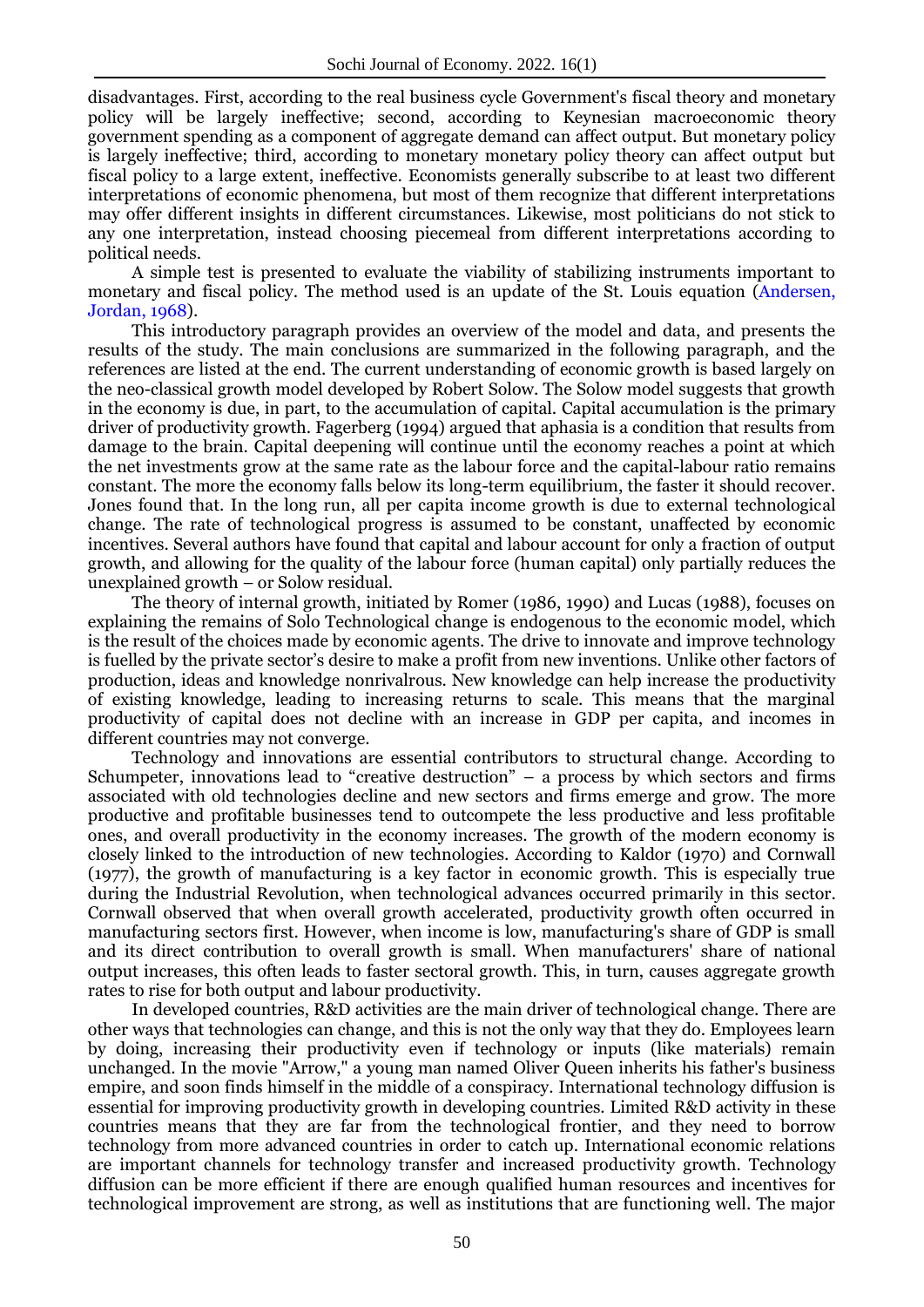factor behind structural change is the changing demand from within and outside of a country. At lower income levels, a large portion of people's income goes to food. As incomes rise, people tend to buy less manufactured goods, while demand for manufactured goods rises. As incomes continue to increase, demand for manufactured goods decreases at a slower rate, while demand for services continues to grow rapidly. Changes in demand will affect sectoral employment and output shares, which will in turn affect labour productivity. Trade has a significant impact on the specialization patterns and rate of industrialization or structural change within industries. Under an open trade regime, countries tend to specialize in the production of goods for which they have a comparative advantage and import goods which are more expensive to produce domestically. Foreign investment is also likely to come into the country as a result of trade openness. This is often important during early stages of development. It is likely to increase productivity as domestic companies are facing external competition. Foreign trade is an important part of the economy, and countries that are open to trade are more prosperous than those who are not. Rodrik's book is a good read, and you should definitely check it out. Amable is a 2000 book by Rodrik. It's a good book, and you should read it. Moreover, specialization itself does not always lead to high growth rates. This is most evident in the case of developing countries that rely heavily on exports of primary products. Many commodities, like food and raw materials, have trended downward in real world prices over time, and they often experience large short-term fluctuations. This means that specialization in primary production rarely results in sustained economic growth.

#### **2. Literature Review**

Studies such as Clarida, Gali, and Gertler (2000) Buti (2003), Canzoneri, Cumby, and Diba (2006), Flanagan, Uyarra, and Laranja (2011), Badarau and Levieuge (2011), Saulo, Rego, and Divino (2013) and Cui (2016) have shown that a policy mix of monetary and fiscal policy coordination is beneficial. There are some specific problems with the way different Euro-area countries are implementing their policy mix, which is causing some difficulty in coordinating the overall strategy. Their fiscal policies influence national inflation, which has an effect on the ECB's decisions about common monetary policy. It should be noted that the governments of the EU member states have some freedom in designing their fiscal policies, but these policies are subject to certain restrictions under the Maastricht Treaty Treaty (Treaty on the Functioning of the European Union, 2007) and the Stability and Growth Pact (1997).

There is also the question of how much the ECB's common monetary policy affects each member of the Euro area and about the policy's implications for national fiscal policies. The implications of the report are different because of structural differences between countries and because the Euro-zone as a whole does not meet the conditions of an optimum currency area. According to Sargent and Wallace (1981), in an environment of chronic budget deficits, the monetary authority cannot keep control over inflation in the long term regardless of its monetary policy strategy. The central bank's monetary policy is affected by a fiscal policy, which can lead to instability in prices.

The short-term goal of the central bank and the government may not be the same, which can lead to instability in an economy. Both authorities need to coordinate their actions and decisions (Bhattacharya, Kudoh, 2002; Buiter, Panigirtzoglou, 1999) in order to be optimally effective, but the central bank's pursuit of stable prices is disturbed in the long term by various factors that hinder the coordination of fiscal and monetary policies (Bhattacharya et al., 1998; van Aarle et al., 1995). Models of monetary-fiscal interactions that are based on game theory can be very helpful in understanding the implications of these interactions (Bennett, Loayza, 2000; Libich, Stehlik, 2010).

The game theory is being increasingly used to study monetary and fiscal interactions. This article discusses research into non-cooperative games, with a particular focus on how players interact. Given that there may be a conflict of interest between the creators of monetary and fiscal policies of a given country, using game theory can be helpful in modeling these conflicts. Several macroeconomic policy applications can be found in the academic literature (Arora, 2012; Basar, Olsder, 1999; Neck, Behrens, 2003; Neck, Behrens, 2009). These models show that coordinating fiscal and monetary policies helps support the economy by reducing the risk of frictions, helping minimise the price stability costs, and ensuring greater stability of the financial system. These models also provide insight into the mechanisms of conflict between central banks and governments; expansionary fiscal policy often leads to monetary policy tightening (Bennet, Loayza, 2000), while overly tight monetary policy may increase the cost of deflation and the government the cost of fiscal policy, thereby mitigating the effects of deflation (Wyplosz, 2002).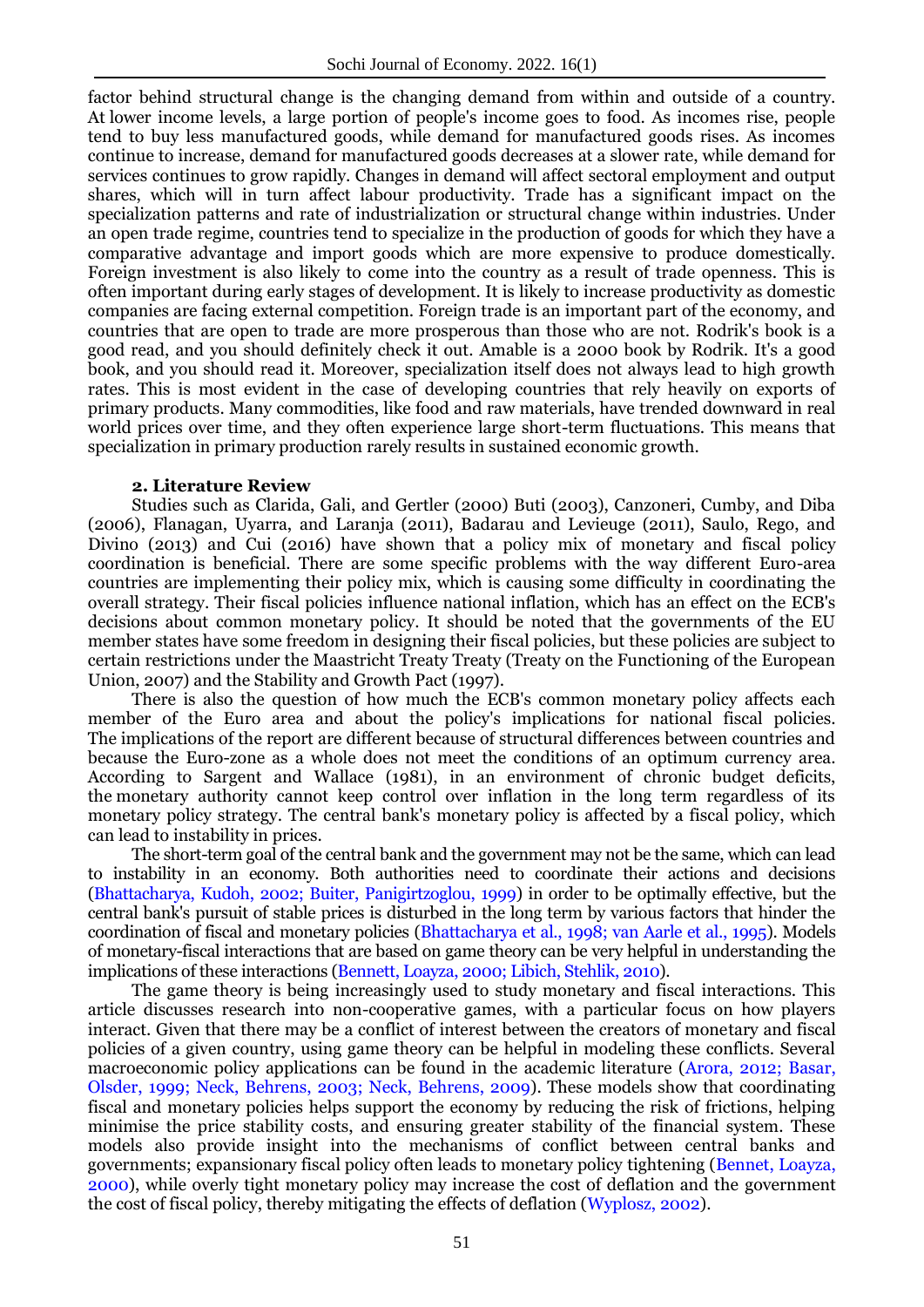Game theory has been successfully used by Pohjola (1986), Osborne and Rubinstein (1994), Camerer (2003), Osborne (2003), Canzoneri et al. In 2006, Saulo et al. studied the effects of a new type of energy source on plant growth. In 2013, researchers Wei Cui and Xun Liu studied how monetary and fiscal policies interact. The assumption made by these authors is that a central bank wants to keep inflation at a target, while the government's decisions are designed to ensure a high rate of economic growth or employment (Dixit, Lambertini, 2000). Both authorities adjust their actions in order to match the choices of their partner. Each authority's preferences can be represented by an objective function that is optimised for selected constraints. So-called reaction functions are constructed to determine the optimal behavior of each authority. This shows the expected response of one authority to a particular decision made by a partner.

The reaction functions allow us to find the equilibrium (Bennett, Loayza, 2000; Cechetti, 2000; Kishan, Opiela, 2000; Nash, 1950)where each authority's decision is its best answer to the opponent's choice (Gibbons, 1997). The game can be played cooperatively or non-cooperatively. The cooperative game assumes that both authorities operate in the same economic circumstances and take into account what their partner may consider important in order to make the most efficient decisions. In the non-cooperative game model (Nash, 1951), government tries to achieve its objectives by facing restrictions such as budget constraints, central bank decisions, and macroeconomic conditions that cannot be controlled by either player.

The central bank must consider many factors when making decisions, including the government's decisions, the economy's conditions, and specific impediments to implementing monetary policy. A rule of monetary policy is a set of guidelines or rules that guide the Federal Reserve in its decision-making process when it comes to setting interest rates. The non-cooperative models assume that the central bank and the government may choose not to cooperate, e.g. for reasons of different production and inflation goals, different weights to the goals, compliance with different economic theories and different views on the Fiscal and Monetary Policy' – Effect on the Economy (Darnaut, Kutos, 2005; Hughes Hallett et al., 2014).

The non-cooperative models often produce worse results, with higher deficits and real interest rates than cooperative models. The non-cooperative game model by Dixit and Lambertini (2001) yielded results that were similar to what would be optimal, with output and inflation both lower than what would be ideal. The Nash equilibrium in the Dixit and Lambertini (2000) model is where inflation is higher and output is lower than what would be the best feasible allocation if fiscal policy were not a factor.

This is because of the conflict between the central bank and the government, where the central bank wants to pursue lower output and inflation levels than the government desires. The government's fiscal and monetary policies are partially offsetting each other, resulting in moderate inflation. The Nordhaus (1994) model assumes that each authority chooses a noncooperative behaviour and believes that the other authority will not change its policy. The government's budget deficit increases above a level that the authorities consider acceptable, because the government increases the deficit in order to reduce unemployment, while the central bank tries to fight inflation by raising interest rates. Interest rates are higher in the non-cooperative equilibrium because that's the equilibrium where people are not willing to cooperate. We investigated a monetary-fiscal game to find the Nash equilibrium. In the Nordhaus study, the preferences of each player (the central bank and the government) are determined by the policy variables. The central bank sets interest rates, while the fiscal authority is responsible for the structural fiscal surplus ratio (government surplus at high employment divided by potential gross national product). The government's preference function takes into account inflation, unemployment, the growth of potential output, and the structural fiscal surplus ratio. For the central bank, the function of monetary policy includes controlling inflation, unemployment, and the growth of potential output. The unemployment rate is a function of government and central bank policies, as well as other external factors such as the capital stock, technology, and foreign output. The rate can be replaced by the ratio of actual output to potential output. Dixit and Lambertini (2000) survey central banking authorities and governments assuming they pursue different goals. In order to study the feasibility of strategic cooperation between authorities, the researchers constructed a model using different loss functions. To build the function of government loss, they used inflation (the difference between inflation and the government's inflation goal), the output level (the difference between output and the government's output objective) and the parameters of severe losses related to taxes and/or expenditures. The central bank's loss function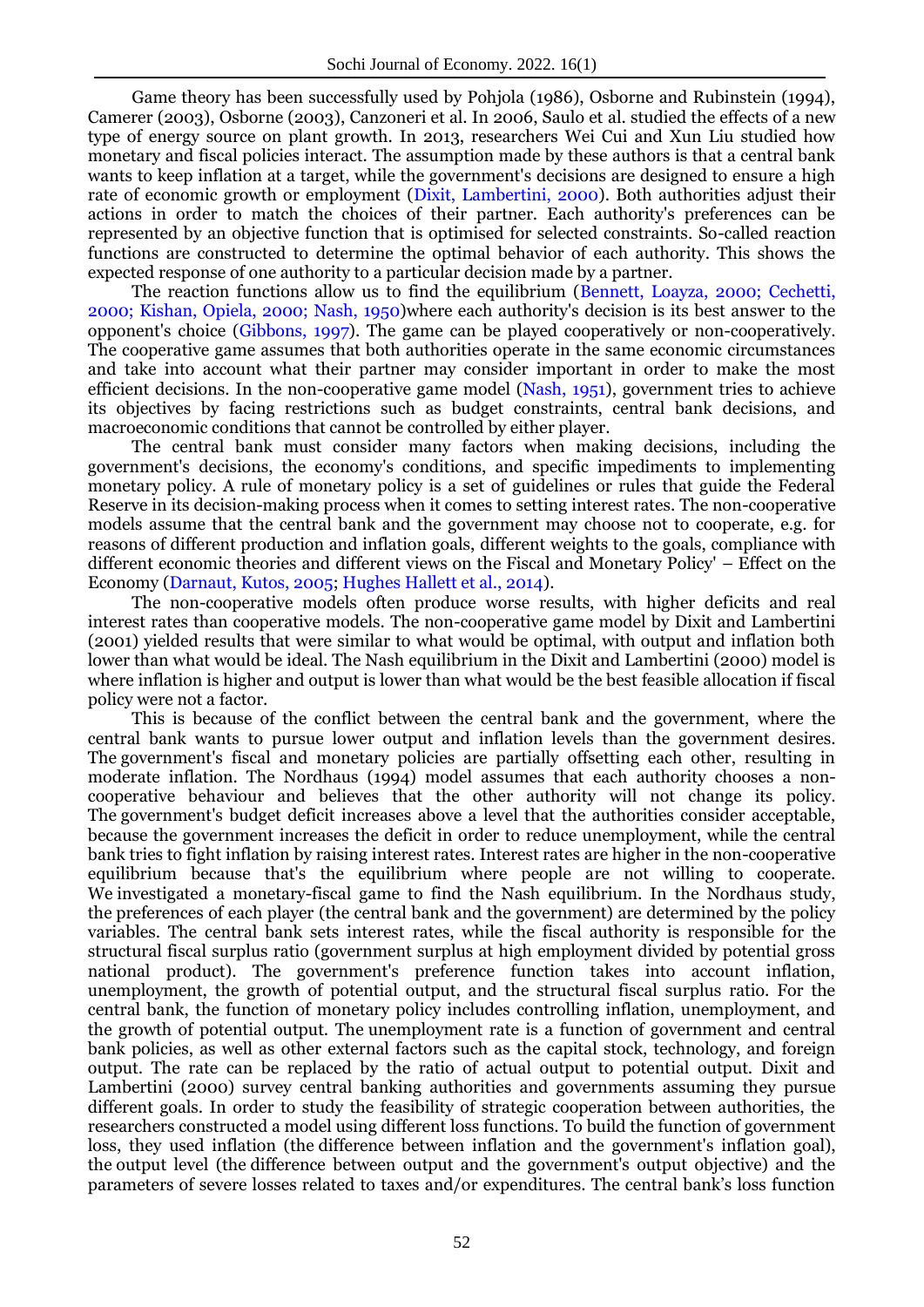considered inflation (the difference between inflation and the central bank's target) and output (the difference between output and the central bank's target).

#### **Assumptions**

The fiscal policy concerning government debt is becoming one of the key policy issues nowadays, which has triggered an intensive discussion both among academic scholars and within the political world. The most standard fiscal instrument for governments to finance their debt is tax. When a government determines how much tax it is going to levy from its citizens, at least two aspects are worthy to consider. First, the more tax that government is levying, the more funds it could use to finance its debt, as a consequence, the less likely the government will be in financial distress. Second, the more tax that government is levying, the less disposable income individuals will have, and thus less consumption and less utility they will get. The government generates revenues from levying consumer taxes. *Assume that government cannot finance its debt by seigniorage*. This can be interpreted as the economy has an absolute independent central bank. In order to derive the stochastic No-Ponzi-Game condition, first introduce the stochastic setting. Second assumption concerns the Ponzi condition and non-Ricardian economy. It has been shown in Bénassy (2005) that in order to obtain sizeable multiplier effects it was important not only to have price or wage rigidities, but also to consider non Ricardian economies. By non-Ricardian economies we mean, as in Barro (1974), economies where, due for example to the birth of new agents over time, Ricardian equivalence does not hold.

*- Discrete time, two-period model*. The households live for two periods: (1) working and (2) retirement. After retirement, the household dies.

*- Population growth rate.* Population grows at rate  $n : L_t = (1 + n) L_{t-1}$ . This implies that in any period *t* there are  $L_t$  individuals born (working) and  $L_{t-1}$  individuals in retirement.

*- Labor supply and lifetime income.* Each household supplies one unit of labor in period (1), earning income =  $A_t w_t$  x 1. The worker earns the real wage  $w_t$  and the benefit of labor-augmenting technological progress,  $A_t$ , from the one unit of labor supplied. The lifetime income is divided between the two periods of life to pay for consumption in each period.

*- Savings.* The household spends a portion of lifetime income in period (1) on consumption,  $C_{1t}$ . The remainder  $(A_t w_t - C_{1t})$  is saved to pay for consumption in period (2),  $C_{2t+1}$ . The savings earn interest  $(1 + r_{t+1})$  on each unit of output saved. Since households die at the end of period (2),  $C_{2t+1} = (1 + r_{t+1}) (A_t w_t - C_{1t}).$ 

*- Lifetime utility.* Households choose consumption each period,  $C_{1t}$  and  $C_{2t+1}$ , to maximize lifetime utility:

$$
U_t = U\left(C_{1t}, \frac{1}{1+\rho}C_{2t+1}\right)
$$

- With  $\rho > 0$ . The term  $\frac{1}{1+\rho}$  is known as the discount factor. This is a common way to model lifetime consumtion choices. All else equal, households value consumption tomorrow relatively less than consumption today. Mathematically, this assumption is necessary to make the model tractable. For example, if households valued consumption equally in each period, we would have no way to identify how much they will consume in each period. Romer assumes the constant relative risk aversion (CRRA) utility function:

$$
U_t = \frac{C_{1t}^{1-\theta}}{1-\theta} + \frac{1}{1+\rho} \frac{C_{2t+1}^{1-\theta}}{1-\theta}
$$

with  $\theta > 0$ . The CRRA utility function has properties that are appealing to researchers in macroeconomics and finance. Specifically, this utility function assumes that the coefficient of relative risk aversion is equal to  $\theta$  and therefore it is independent of the households consumption choices. In other words, no matter how much or how little the household consumes, its aversion to risk is the same. This property is necessary for the model to generate a balanced growth path. It can be shown that as  $\theta \rightarrow o$ , the CRRA utility function approaches a log utility function:

$$
U_t = \log (C_{1t}) + \frac{1}{1+\rho} \log (C_{2t+1})
$$

*- Production.* Firms choose capital  $K_t$  and labor  $L_t$  to maximize profits according to the following production function:

$$
Y = F(K_t, A_t L_t)
$$

The profit maximizing problem yields the following:  $r_t = f'(k)$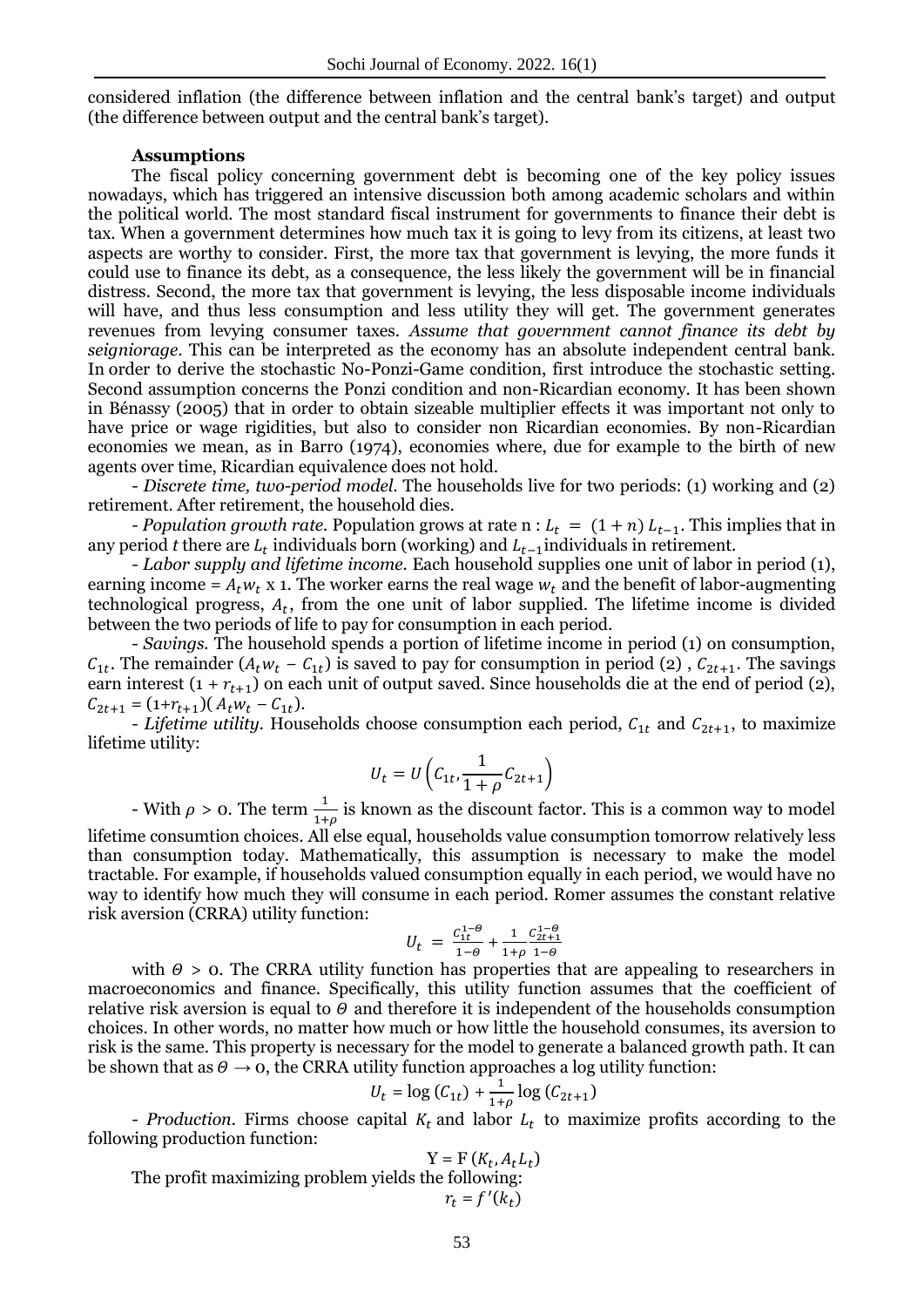$$
w_t = [f(k_t) - k_t f'(k_t)]
$$

Note, in Romer, the variables  $k_t$ ,  $y_t$ ,  $c_t$ , etc. are defined in units of effective labor Jones defines these use the tilde:  $\tilde{k}$ ,  $\tilde{y}$ , and so on. This guide will use the Romer notation to maintain consistency with the chapter. Note that the worker earns  $w_t$  for each unit of labor  $L_t$  supplied. Each effective worker earns Atwt for each unit.

*- Technological progress.* Technology grows at rate  $g : A_t = (1+g) A_{t-1}$ .

#### **The Model**

We assume a standard Phillips Curve (PC), with adaptive-structural EuroMode<sup>3</sup> specification.

Forward-looking component (inflation targeting objective and rational expectation (BNM, National Bank of Moldova; liquidity trap4)

$$
YER_t = \Pi_{t-1} + \Pi_{t-2} + E(X_i|\Pi_{t-1}) + E(X_i|\Pi_{t-2}) + \text{URX}_{t-4} + YER_{t-2} + MTN_t + MTN_{t-1} + \text{MTN}_{t-2} + \sigma_1(1)
$$

Source: Vîntu, 2021b

- Backward-looking component (standard Phillips curve)  $\Pi_t = \alpha_1 \sum_{k=1}^k \Pi_{t-k} + \beta_0 Z_t + \beta_1 Z_t^2 + \gamma(L) \Pi_{t-1} + \sigma_2$  (2)  $\Pi_t$  is inflation rate at period t;  $Z_t$  is output gap, YER-YEP/YEP at period  $YER$  is real gross domestic product at period  $t$ ; URX is unemployment rate at period  $t$ ; MTN is Medium-Term (3-Month) nominal interest rate at period t,  $t - 1$ , and  $t - 2$ ;  *is polynomial lag operator, knowed as lag operator;*  $E(X_i | \Pi_t)$  is conditional expectations generated at period t;  $\varepsilon_t = \sigma_1 + \sigma_2$  $\alpha_0$ ,  $\alpha_1$ ,  $\beta_0$ ,  $\beta_1$  and  $\gamma$  = represents constant term - Expected inflation (Fisher equation)  $MTN = STN + \tau^e(3)$ 

Where  $\tau^e$  is the expected rate of inflation, STN is Short-Term (2 Year) nominal interest rate, r is the contracted real interest rate and i is the nominal interest rate. We can substract r from i to obtain  $\tau^e$ . Nominal interest rates are published and therefore observable. Contracted real interest rates are not observable, but if we knew them we could calculate the expected rate of inflation. And the expected inflation rate is not observable either – if we knew it we could calculate the contracted real interest rate.

#### **Special case: dynamics of the economy** (see Pindyck, Rubinfeld, 1991) **Three stage least-squares estimation (Klein's Model I)**

In their original article dealing with tree-stage least-squares estimation, Zellner and Theil provide an insightful illustrative example. In the example, 2SLS and 3SLS estimates of a simple macroeconomic model are compared. The model, known as Klein's Model I, includes three behavioural equations and three identities. The behavioural equations are:

Consumption:

<u>.</u>

C is  $\alpha_0 + \alpha_1 \Pi + \alpha_2 (W_1 + W_2) + \alpha_3 \Pi_{-1} + u_1 (4)$ Investment: I is  $\beta_0 + \beta_1 \Pi + \beta_2 \Pi_{-1} + \beta_3 K_{-1} + u_2$  (5) Demand for labor:  $W_1$  is  $\gamma_0 + \gamma_1$  (YER+T- $W_2$ ) +  $\gamma_2$  (YER + T –  $W_2$ )<sub>-1</sub> +  $\gamma_3 t$  +  $u_3$ Where C= consumption  $\Pi$  is profit

<sup>3</sup> In the context of Free Trade Agreement with EU, DCFTA.

<sup>4</sup> Liquidity trap, is usual a phenomena which occur, when disinflationary trend combined with low-interest rates at medium term, typically 2 years, MTN – Medium-Term-Nominal interest rate is variable used in the model.

<sup>5</sup> Pension system and adaptive expectation on Price Rigidity, Wage Rigidity, and Departures from Perfect Competition in Goods and Labor Markets. Vintu (2021), paper entitled – Price Rigidity, Wage Rigidity, and Departures from Perfect Competition in Goods and Labor Markets.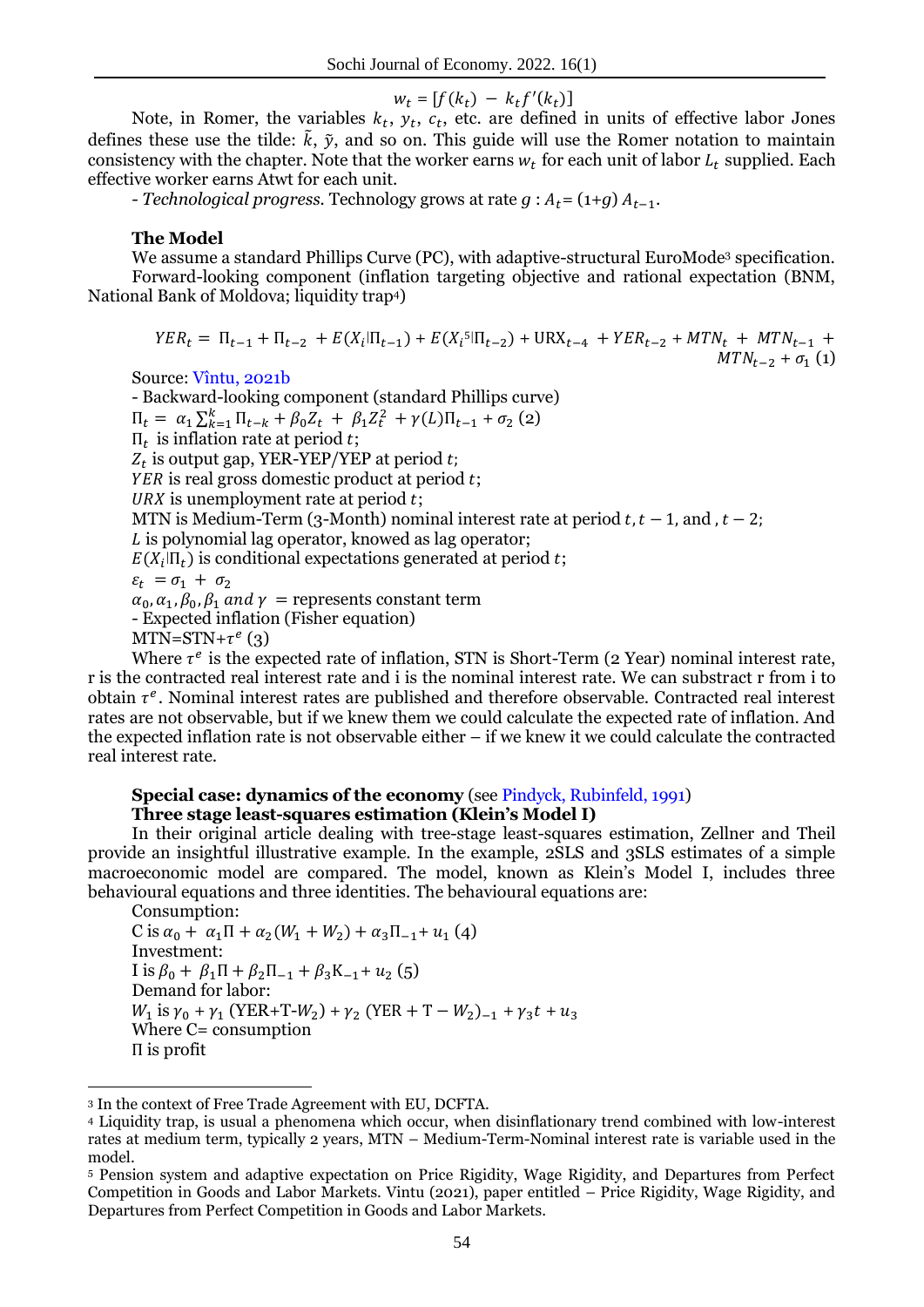$W_1$  is private wage bill  $W_2$  is government wage bill I is investment K is capital stock YER is national income T is indirect taxation t is time, years The three behavioural equations are linked by three identities:  $YER+T = C+I+G(6)$ YER=  $W_1 + W_2 + \Pi(7)$  $K = K_{-1} + I(8)$ 

In total, the model includes six endogenous variables and eight predetermined variables. All three behavioural equations are overdetailed. The results of the 2SLS and 3SLS estimations are provided in Table (see Appendix). The reader should pay particular attention to the variances of the coefficient estimators associated with moth estimation processes. In all cases (as guaranteed by the estimation process), 3SLS parameter estimates have smaller variances than their 2SLS counterparts. The gain in efficiency associated with 3SLS is usually in the neighbourhood of 5 percent.

#### **Saint Louis equation**

1

For that reason, the relapse of output on money is known as the St. Louis condition. Here we consider an illustration of the St. Louis condition. The left-hand-side variable is the alter within the log of real GDP. The most right-hand-side variable is the change within the log of the money stock, as measured by M2; since any impact of money on output may happen with a slack, the contemporaneous and four slacked values are included. The relapse moreover incorporates a steady and a time slant (to account for patterns in output and money development). The information are quarterly, and the test period is 2000Q1 2020Q4.<sup>6</sup> The results are:

$$
\Delta ln Y_t = C + \Delta l n m_t + \Delta l n m_{t-1} + \Delta l n m_{t-2} + \Delta l n m_{t-3} + \Delta l n m_{t-4} - t
$$
 (9)

where the numbers in parentheses are standard errors. The entirety of the coefficients on the current and four lagged values of the money-growth variable is 0.26, with a standard mistake of 0.10. In this way the estimates suggest that a 1 percent increment within the money stock is related with an increment of 1% percent in output over the another year, and the invalid theory of no affiliation is rejected at high levels of significance. Does this regression, at that point, give critical evidence in support of money related over real investments of variances? The answer is no. There are a few essential issues with a regression like this one. To begin with, causation may run from output to money instead of from money to output. A straightforward story, formalized by Lord and Plosser (1984), is that when firms arrange to extend generation, they increment their money property since they will ought to buy more intermediate inputs. Essentially, household agents may increment their money possessions when they arrange to extend their purchases.

Total measures of the money stock, such as M2, are not set specifically by the National Bank of Moldova but are decided by the interaction of the supply of high-powered money with the behavior of the keeping money framework and the public. Hence shifts in money demand stemming from changes in firms' and households' generation plans can lead to changes within the money stock. As a result, we may see changes within the money stock in progress of output movements indeed in the event that the changes in money are not causing the output movements. The moment and indeed more extreme issue with the St. Louis condition involves the determinants of monetary approach. Assume the National Bank of Moldova adjust the money stock to undertake to balanced other components that impact total output. At that point on the off chance that financial changes have real impacts and the NBM's endeavours to stabilize the economy are fruitful, we are going to observe fluctuations in money without movements in output. In this way, fair as we cannot conclude from the positive relationship between money and output that money causes output, in case we fall flat to watch such a relationship we cannot conclude that money does not cause output. A prosaic difficulty with the St. Louis condition is that there have been huge

<sup>6</sup> The start date is determined by data availability. The end date is chosen to not to omit the enormous financial and monetary changes associated with the COVID 19 Recession.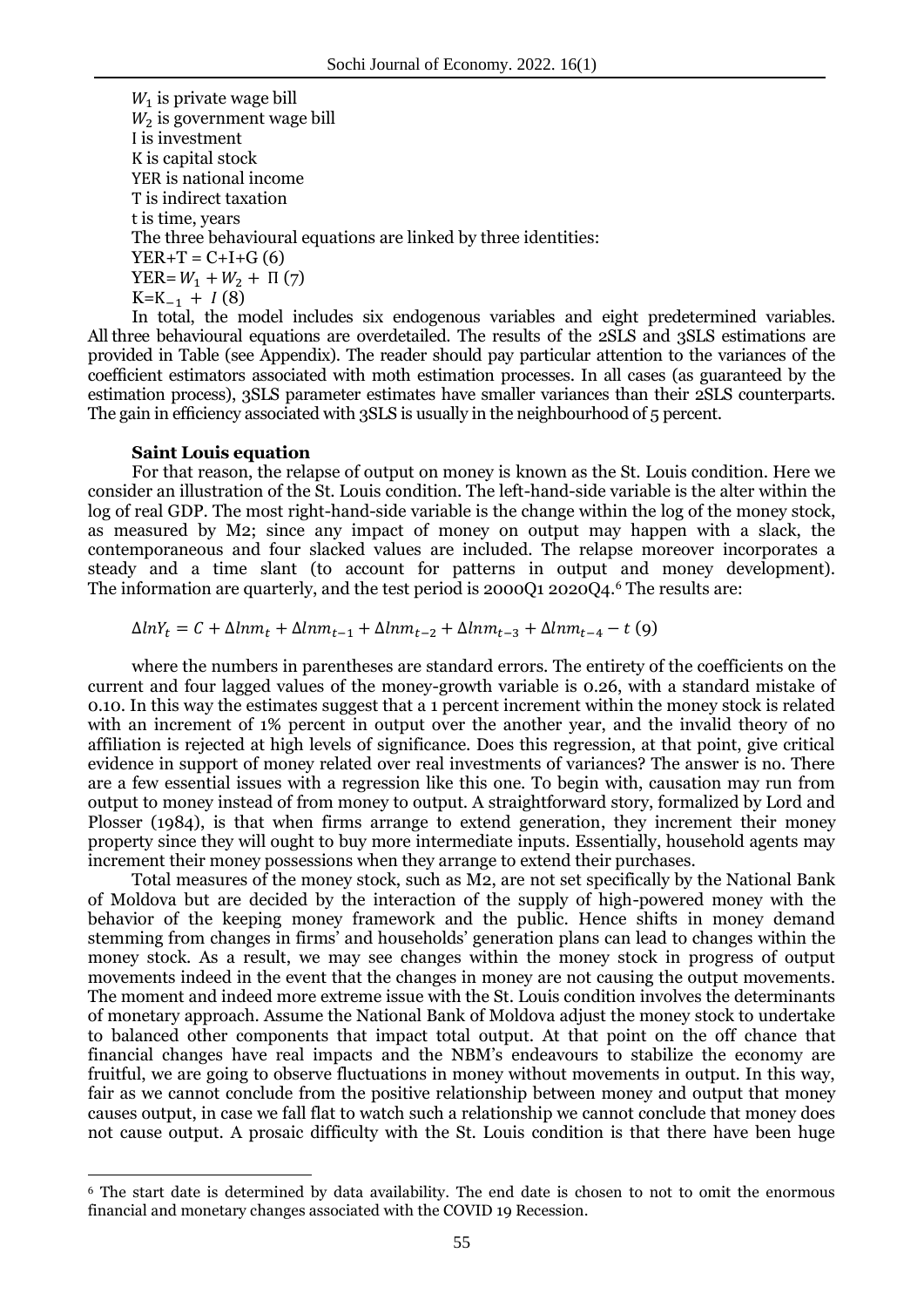shifts within the request for money over this period. At slightest a few of the shifts are likely due to money related innovation and deregulation, but their causes are not completely caught on.

### **Policy Experiments**

If the main instrument of monetary policy is the interest rate, then monetary policy can be conceived in the terms proposed by the famous American economist John B. Taylor. John B. Taylor, a professor at Stanford, issued the theory in the 1990s that the central bank should take into account the two-element interest rate: the inflation rate and the gap between GDP and output gap. The Taylor rule (sometimes referred to as Taylor's rule or Taylor principle) is an econometric model that describes the relationship between Federal Reserve operating targets and the rates of inflation and gross domestic product growth. The Taylor rule has been interpreted both as a way to forecast Fed monetary policy and as a fixed rule policy to guide monetary policy in response to changes in economic conditions. The rule consists of a formula that relates the Fed's operating target for short-term interest rates to two factors: the deviation between actual and desired inflation rates and the deviation between real GDP growth and the desired GDP growth rates.

- The Taylor rule is a formula that can be used to predict or guide how central banks should alter interest rates due to changes in the economy.

- Taylor's rule recommends that the Federal Reserve should raise interest rates when inflation or GDP growth rates are higher than desired.

- Critics believe that the Taylor principle cannot account for sudden jolts in the economy.

The Taylor rule is a forecasting model used to determine what interest rates should be in order to shift the economy toward stable prices and full employment. Taylor's recommendation is that the Fed raise rates when inflation is high or full employment exceeds employment. Conversely, if inflation and employment levels are low, the Taylor rule means that interest rates need to be lowered.

### **Other Considerations**

Some people say the Taylor rule has some drawbacks, the most serious of which is that it can't account for sudden shocks or turns in the economy, such as a stock or housing market crash. In his research, and the original formulation of the rule, Taylor confirmed this and noted that a strict compliance with a Directive would not always be appropriate in the face of such shocks. Another potential downside to the Taylor rule is that it may provide ambiguous guidance if inflation and GDP growth move in opposite directions. During periods of stagnation or high inflation, the Taylor rule is less helpful to policy makers because the terms of the equation cancel each other out. Several issues with the rule are still unresolved, but many central banks find the Taylor rule favorable and some research indicates that the use of similar rules may improve economic performance.

### **Data**

The data series used in the empirical analysis have a quarterly frequency and were obtained from the National Bureau of Statistics for the Economy of the Republic of Moldova, as well as from the Area Wide Model (AWM) database (for more details see Fagan et al., 2005 as well as the website – https://eabcn.org/page/area – wide-model). The analyzed periods are 1992: Q1 – 2022: Q2. Regarding the determination of potential GDP, the HP filter was used to estimate it. As primary references or used two sources mainly as follows: https://www.mathworks.com/ help/econ/hpfilter.html but also the article by Robert J, Hodrick and Edward C. Prescott (Hodrick, Prescott, 1997) from 1999. Phillips used in its unemployment rate model, however lately, the output gap is being used more and more frequently due to the problems encountered by measuring NAIRU, the natural unemployment rate, this being the reason why we used the production gap. We assumed that there are different models of dynamic Phillips Curve (PC) – price adjustment in a common framework. The system draws intensely on the model of exogenous ostensible inflexibility and the model of inflation targeting. Time is discrete. Each period, incompletely competitive firms deliver output utilizing labour as their as it were input. As within, the production function is one-for-one; in this way total output and total labour input are rise to. The model excludes government purchases and worldwide exchange, total consumption and total output are equal. Households maximize utility, taking the ways of the real wage and the real interest rate as given. Firms, which are claimed by the households, maximize the present discounted value of their profits, subject to constraints on their price-setting (which shift over the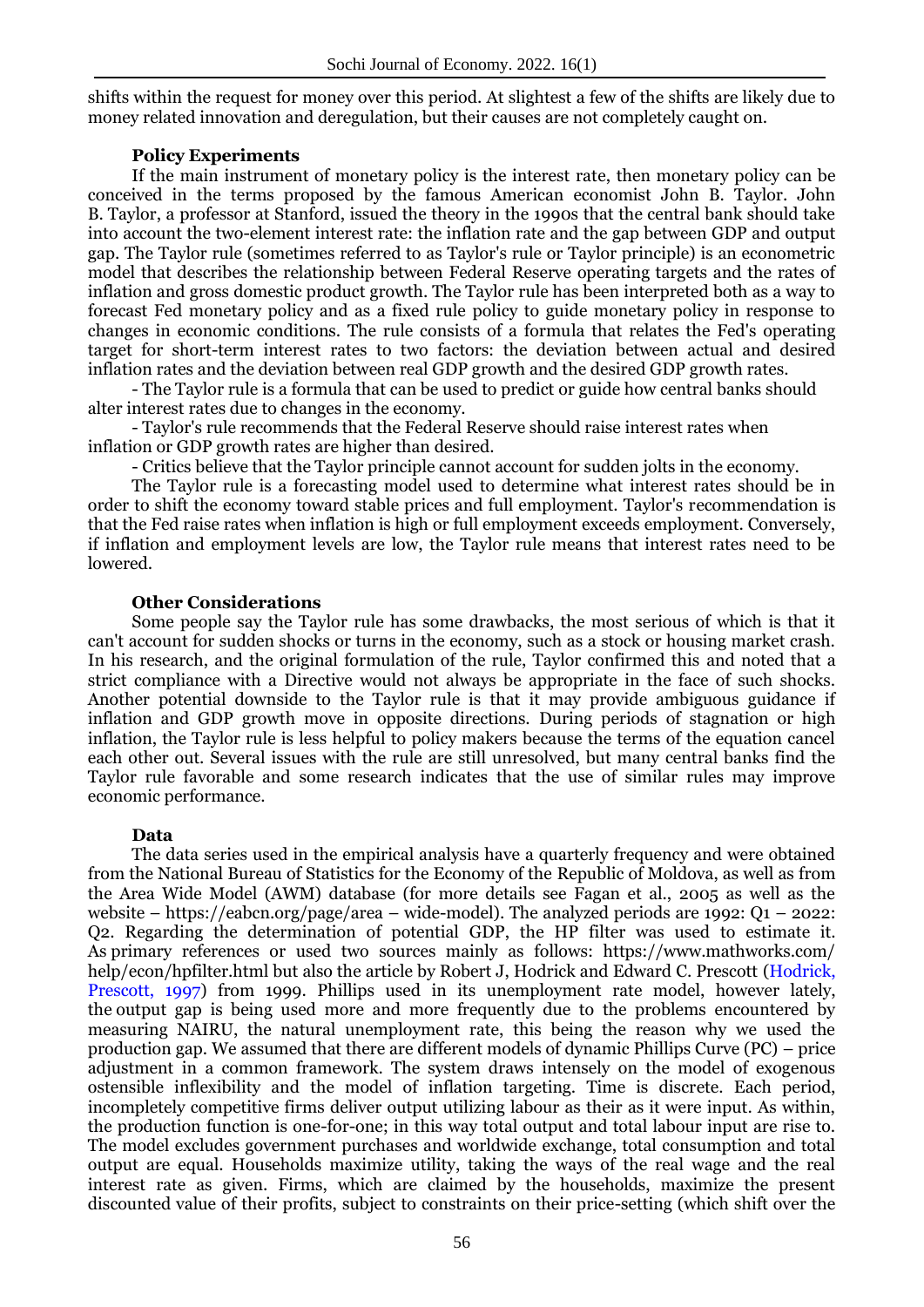models we'll consider). At last, a central bank decides the way of the real interest rate through its conduct of money related arrangement.

### **3. Results and discussion**

We assumed (Vintu, 2021; Vintu,  $20^{21}a$ ) there is a case of the small and open economy which describe condition of speculative and regional specific discrpancy, determined as a short run shoks; dezequilibrium shoks and inovative shoks). The function of production is result not only a traiectory of Nominal Gross Product but could be interpreted as disturbancess, which it consitue subject of evaluation. Second assuption concern the Ponzi condition and non Ricardian economiy. It has been shown in Bénassy (2005) that in order to obtain sizeable multiplier effects it was important not only to have price or wage rigidities, but also to consider non Ricardian economies. By non Ricardian economies we mean, as in Barro (1974), economies where, due for example to the birth of new agents over time, Ricardian equivalence does not hold. In addition to including the time dimension of fiscal policy, any persuasive analysis of this subject should include the general equilibrium effects of policy choices on endogenous economic variables such as interest rates, wages, and savings. The scientific innovation and novelty stems from the fact that studying fiscal policy in a dynamic general equilibrium model involves a number of issues thar are nor present in static models. These include treatment of expectations, aggregation of the behavior of overlapping generations, and solving for the equilibrium transition path of the economy. The difficulties in obtaining either qualitative or quantitative analytical results in any but extremely simple and highly unrealistic dynamic models influenced our decision to use a computer simulation model to study the dynamics of fiscal policy. Although this methodological approach to analyzing fiscal policy issues is commonplace, the model developed here appears to be unique in that it can be used to study the effects of a wide range of important fiscal policies on intertemporal general equilibria under the assumption of ration expectations.

# **4. Conclusion**

For the countries studied here, industrial development has been a key factor in economic growth. Output expansion has been credited with helping to promote exports, open up the trade market, and foster an improved business climate in most of the countries studied. Despite these problems, import protection and selective government intervention have also been used. Agricultural productivity is often a key to reducing poverty in developing countries, as rural poverty is a predominant problem. This has been the case for example. Moldova and Romania are two countries located in Eastern Europe. They are very similar in terms of culture, history, and economy. Countries that have started their economic reforms by focusing on agricultural reform or otherwise emphasizing rural development have typically experienced a decrease in inequality due to a decrease of rural poverty. In Ukraine and Russia, due to land reforms that took place in the past, income distribution was relatively even when rapid industrialization began.

Economic growth in the early stages of development is important, but industrial growth is also necessary for sustained long-term growth and reducing poverty. In the countries studied, the growth of the manufacturing sector has led to increased employment opportunities outside of agriculture, and as manufacturing in many of these countries has been at least initially intensive in unskilled labor, the poor have benefitted. In some countries, like Belarus, economic growth has clearly been pro-poor, benefiting the poor more than the non-poor. But as far as the impact of industrialization on the poor is concerned, there are significant differences between countries. In Mexico, the growth of the manufacturing sector in the late 1980s and early 1990s benefited skilled workers more than unskilled ones. Often, economic growth has been accompanied by increasing inequality over some periods, even if poverty in absolute terms has declined – as shown by the recent experience in Romania.

The initial conditions of a country have a significant impact on whether major industrial development occurs, and whether industrialization leads to economic growth and reduced poverty. Sustainable economic growth and industrial development require political, social, and macroeconomic stability, well-functioning institutions and a rule of law. Government is essential in creating the conditions necessary for a thriving economy. If the conditions that these frameworks rely on are not met, investments – whether foreign or domestic – are likely to be few and growth limited and fluctuating. There is a high likelihood that economic instability will have a negative impact on the poor, as has been the case in the past. In Mexico and Indonesia in the mid-1990s, there were a number of earthquakes. In Poland and Hungary, the economy has been more stable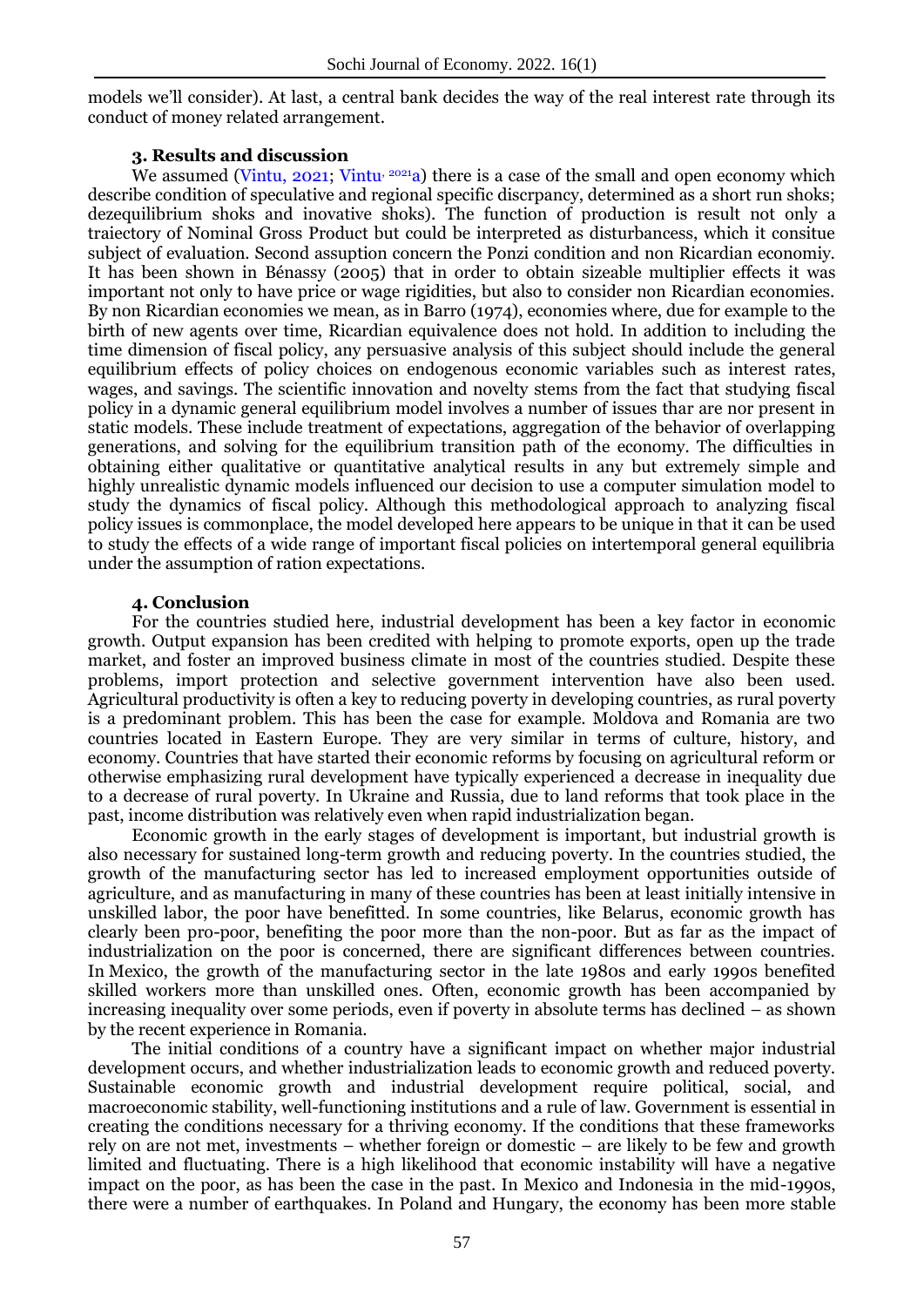than in other countries. Government has an important role in development of infrastructure and human resources, and in encouraging and supporting innovation and technological upgrading. For poor people, getting an education can often lead to better employment and income opportunities. Universal education gives the poor a better chance to participate in the development process, since they have more access to education and opportunities. At the outset of their development, all of the countries in this study have relied on primary resources (such as oil or cheap labor) to help them get started. In the long run, investing in human capital and up-to-date technology is essential if a country wants to remain competitive and prosper economically. Ukraine and Russia are good examples of countries where human resources development has had a positive impact on industrial development and broad economic growth. As technological change and globalization increase competition, it becomes increasingly important to have the latest technologies at our disposal. The ability to handle large amounts of information is largely a function of the level of education and skills of the workforce.

Countries may choose to build their industrial capabilities by primarily relying on domestic research and development efforts in Romania. A more common approach has been to become a supplier of labour-intensive products, gradually upgrading our technological capabilities through foreign investments. This is a common strategy used for example purposes. This is a common strategy used for e.g. Mexico and Brazil are the primary sources of immigrants to the United States. The two approaches to technology development are not mutually exclusive, and many countries rely on a mix of technology imports and development of domestic technologies and technological capabilities. The balance tends to shift towards the latter as economic development proceeds. Governments have a significant role in both building capabilities and in attracting foreign investment. All of the countries in this study have at some point in history engaged in selective industrial policies, which aimed to change the sectoral structure of production in order to increase productivity growth. Romania and Moldova are countries that have successfully used government intervention and import protection to help develop their manufacturing sectors. Today, the degree of policy freedom available to developing countries is narrower than it was some decades ago, even if some well-planned government intervention may seem justified based on the success stories of the earlier decades.

However, governments still play a major role in promoting sustainable economic growth, especially poverty-reducing growth. Institutions and appropriate legislation are important for ensuring stability in a society. The government's other essential actions involve supporting skills development, providing technology support, financing innovation, developing infrastructure, and providing public goods. The various factors that affect a country's economic growth and trade performance have an impact. The increase in economic growth tends to reduce poverty. Rapid growth may cause income inequality to increase, but this is not always the case. Whether or not technical change leads to economic growth depends not only on the skill bias of technical change, but on human capital formation measures and on the nature of taxation and expenditure policies. In addition to promoting job-creating industries and SMEs, and supporting the development of domestic linkages, reducing inequality can be achieved, for example. Through subsidized access to education, subsidized housing, progressive taxation, or other economic asset redistribution measures, society can help reduce the economic disparities that can lead to poverty.

## **5. Acknowledgements**

This article is a result of the grant (general budgetary fund) "ASEM doctoral grants for the period 2019–2023" – contract number: ASEM-2019/11/05/NR/89/ST; financing from the state budget during the doctoral studies, but also value-added as an post-planned activity I carried out as a scientific researcher at the National Institute for Economic Research (NIER) in Chisinau, Moldova – between May 2019 and December 2019.

#### **References**

Akerlof et al., 1996 – Akerlof, G.A., Dickens, W.T. Perry, G.L. (1996). The Macroeconomics of Low Inflation. *Brookings Papers on Economic Activity*. 1: 1-76.

Allais, 1947 – *Allais, M.* (1947). Économie et Intérêt [Economy and Interest]. Paris: Impremerie Nationale. [in French]

Andersen, Jordan, 1968 – *Andersen, L.C., Jordan, J.L.* (1968). Monetary and fiscal actions: A test of their relative importance in economic stabilization. *Federal Reserve Bank of St. Louis Review*. 50: 11-24.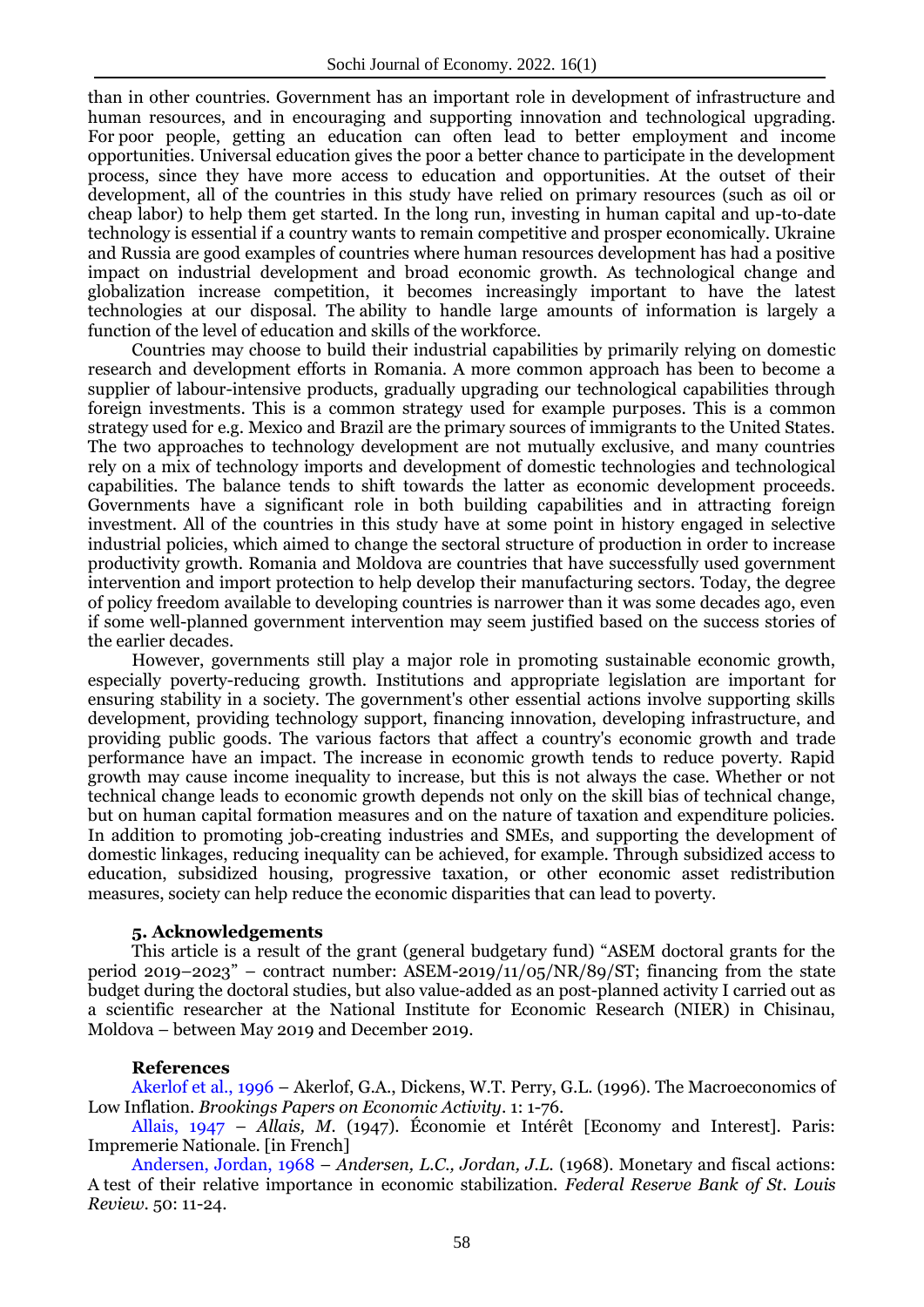Ball et al., 1988 – *Ball, L., Mankiw, G.N., Romer, D.* (1988). The New Keynesian Economics and the Output-Inflation Tradeoff. *Brookings Papers on Economic Activity.* 1: 1-65.

Barro, Xavier, 2003 – *Barro, R.J., Xavier, S.-i-M.* (2003). Economic Growth, 2d ed. Cambridge, MA: MIT Press. Bean, Charles R. 1994. European Unemployment: A Survey*. Journal of Economic Literature*. 32: 573-619.

Bennett, Loayza, 2000 – *Bennett, H., Loayza, N*. (2000). Policy biases when the monetary and fiscal authorities have different objectives. Central Bank of Chile Working Papers, 66.

Bhattacharya, Kudoh, 2002 – *Bhattacharya, J., Kudoh, N.* (2002). Tight money policies and inflation revisited. *Canadian Journal of Economics*. 35(2): 185-217.

Blanchard, 1985 – *Blanchard, O.J.* (1985). Debts, Deficits, and Finite Horizons. *Journal of Political Economy*. 93: 223-247.

Blinder, 1998 – *Blinder, A.S.* (1998). Asking about Prices: A New Approach to Understanding Price Stickiness. New York: Russell Sage Foundation.

Buiter, Panigirtzoglou, 1999 – *Buiter, W., Panigirtzoglou, N.* (1999). Overcoming the Zero Bound on Nominal Interest Rates with Negative Interest on Currency. Bank of England.

Clarida et al., 2000 – *Clarida, R., Galí, J., Gertler M.* (2000). 'Monetary Policy Rules and Macroeconomic Stability: Evidence and Some Theory. *Quarterly Journal of Economics.* 115: 147-180.

Cochrane, 1998 – *Cochrane, J.H.* (1998). 'What Do the VARs Mean? Measuring the Output Effects of Monetary Policy. *Journal of Monetary Economics.* 41: 277-300.

Darnaut, Kutos, 2005 – *Darnaut, N., Kutos, P.* (2005). Poland's policy mix: Fiscal or monetary leadership? *ECFIN Country Focus.* 2(1): 1-6.

Galí, 1992 – *Galí, J.* (1992). How Well Does the IS-LM Model Fit Postwar U.S. Data? *Quarterly Journal of Economics.* 107: 709-738.

Hodrick, Prescott, 1997 – *Hodrick, R.J., Prescott, E.C*. (1997). Postwar U.S. Business Cycles: An Empirical Investigation. *Journal of Money, Credit, and Banking.* 29(1): 1-16.

Hughes Hallett et al., 2014 – *Hughes Hallett, A., Libich, J., Stehlik, P*. (2014). Monetary and fiscal policy interaction with various degrees of commitment. *Czech Journal of Economics and Finance*. 64(1): 2-29.

Koopmans, 1965 – *Koopmans, T.C.* (1965). On the Concept of Optimal Economic Growth. In The Economic Approach to Development Planning. Amsterdam: Elsevier.

Kydland, Prescott, 1982 – *Kydland, F.E., Prescott, E.C.* (1982). Time to Build and Aggregate Fluctuations. *Econometrica.* 50: 1345-1370.

Libich, Stehlik, 2010 – *Libich, J., Stehlik, P.* (2010). Incorporating rigidity in the timing structure of macroeconomic games. *Economic Modelling.* 27(3): 767.

Ljungqvist, Sargent, 1998 – *Ljungqvist, L., Sargent, T.J.* (1998). The European Unemployment Dilemma. *Journal of Political Economy.* 108: 514-550.

Lucas, 1987 – *Lucas, R.E., Jr*. (1987). Models of Business Cycles. Oxford: Basil Blackwell.

Mankiw, 1989 – *Mankiw, N.G.* (1989). Real Business Cycles: A New Keynesian Perspective. *Journal of Economic Perspectives*. 3: 79-90.

Nordhaus, 2013 – *Nordhaus, W.D.* (2013). The Climate Casino: Risk, Uncertainty, and Economics for a Warming World. New Haven, CT: Yale University Press.

North, 1981 – *North, D.C.* (1981). Structure and Change in Economic History. New York: W.W. Norton.

Pindyck, Rubinfeld, 1991 – *Pindyck, R.S., Rubinfeld D.L*. (1991). Econometric Models and Economic Forecasts. Third Edition (McGraw-Hill, Inc.).

Tobin, 1972 – Tobin, J. (1972). Inflation and Unemployment. *American Economic Review.*  62: 1-18.

Vintu, 2021 – *Vintu, D.* (2021). Relegating – the GDP structural modelling strategy, the dynamics in time-series data: short-run shocks, disequilibrium shocks and innovative shocks to nuisance. *Theses of International Scientific Conference "Economic and Social Implications of the COVID-19 Pandemic: Analysis, Forecastis and Consequences Mitigation Strategies" October 23, 2020.* Teze ale conferinței științifice internaționale "Implicații economice și sociale ale pandemiei Covid-19: Analize, Prognoze și Strategii de Atenuare a Consecințelor" 23 Octombrie 2020).

Vintu, 2021a – *Vintu, D.* (2021). GDP Modelling and Forecasting Using ARIMA. An Empirical Assessment for Innovative Economy Formation. *European Journal of Economic Studies.* 10(1): 29-44.

Vintu, 2021b – *Vintu, D.* (2021). Pension system and adaptive expectation on Price Rigidity, Wage Rigidity, and Departures from Perfect Competition in Goods and Labor Markets. *Fiscal*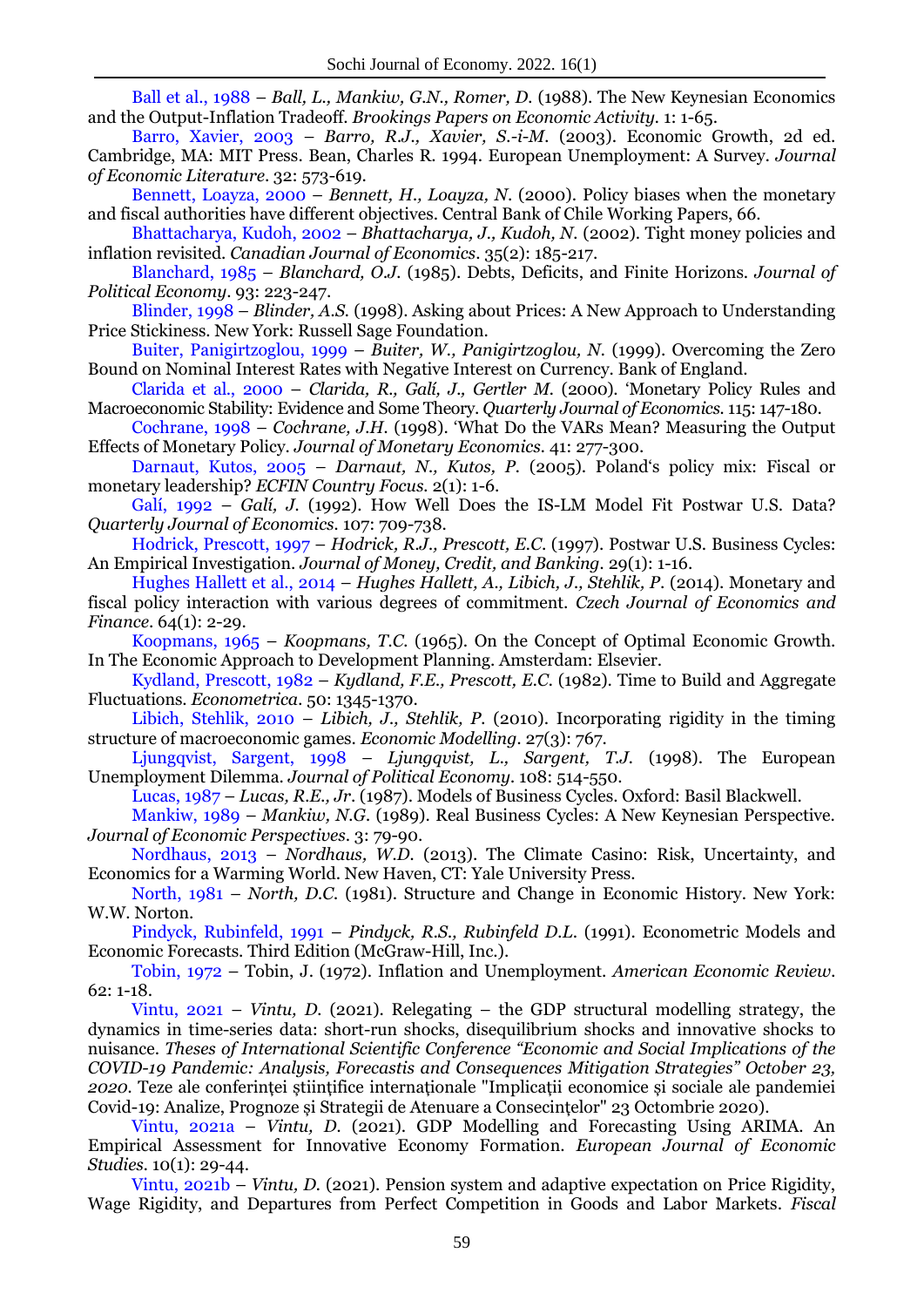*Reform in the Republic of Moldova. Simulation of the Stochastic Dynamic General Equilibrium (SDGE)". Al-Farabi 9th International Conference on Social Sciences.* May 2-4. Pp. 667-683. ISBN: 978-625-78-98-43-0 (print). Conference Full Text Book. [Electronic resource]. URL: www.farabicongress.org

Wyplosz, 2002 – *Wyplosz, C.* (2002). Fiscal discipline in EMU: Rules or Institutions? [interactive]. Mimeo. [Electronic resource]. URL: http://www4.fe.uc.pt/jasa/m\_i\_2010\_2011/fiscalis ciplineinemurulesorinstitutions.pdf

### **Appendix**

Dynamics of the Moldovan Economy, Econometric Estimation and Macroeconometric Forecasting

#### **Dynamics of the Moldovan Economy**



**Fig. 1.** Evolution of the inflation rate between 2000–2020 in the Republic of Moldova



**Fig. 2.** Evolution of short term (3-M) interest rate between 2000-2020 in the Republic of Moldova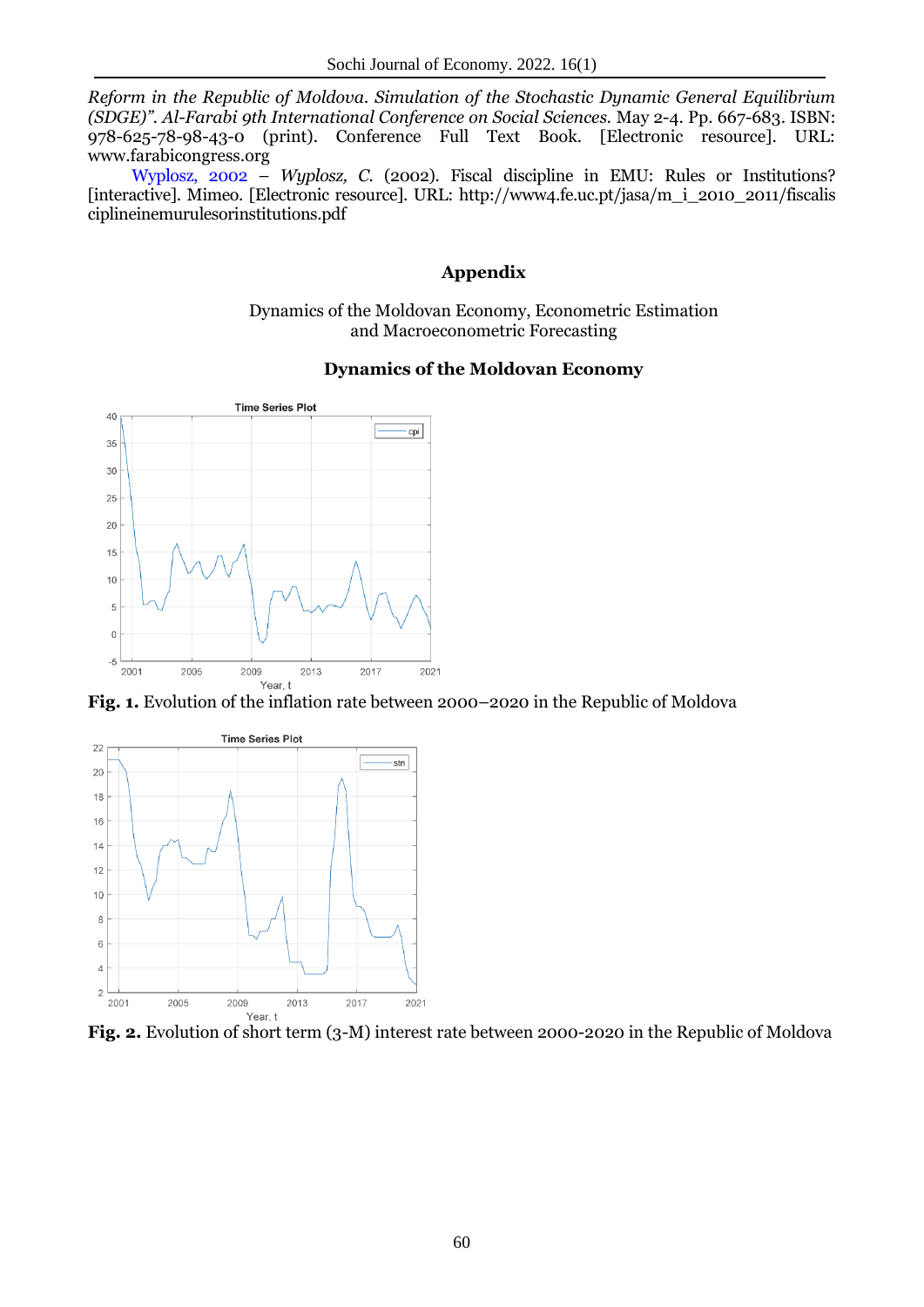

**Fig. 3.** Evolution of unemployment rate between 2000-2020 in the Republic of Moldova





### **Econometric Estimation**

#### **Table 1.** Econometric Estimation

Dependent Variable: YER Method: Least Squares Date: 09/25/21 Time: 22:05 Sample (adjusted): 1995Q1 2021Q1 Included observations: 105 after adjustments

| Variable                  | Coefficient                    | Std. Error                     | t-Statistic | Prob.    |
|---------------------------|--------------------------------|--------------------------------|-------------|----------|
| C                         | 30417.39                       | 1271.706                       | 23.91857    | 0.0000   |
| <b>ICP</b>                | $-1641.498$                    | 506.8266                       | $-3.238776$ | 0.0016   |
| <b>ICPSYA</b>             | 1611.545                       | 506.1806                       | 3.183735    | 0.0019   |
| <b>STN</b>                | $-27870.60$                    | 8820.770                       | $-3.159656$ | 0.0021   |
| URX                       | $-157963.0$                    | 15342.31                       | $-10.29590$ | 0.0000   |
| R-squared                 | 0.656625 Mean dependent var    | 17110.89                       |             |          |
| <b>Adjusted R-squared</b> |                                | 0.642890 S.D. dependent var    |             | 5440.935 |
| S.E. of regression        |                                | 3251.432 Akaike info criterion |             | 19.05803 |
| Sum squared resid         | 1.06E+09 Schwarz criterion     | 19.18441                       |             |          |
| Log likelihood            | -995.5464 Hannan-Quinn criter. | 19.10924                       |             |          |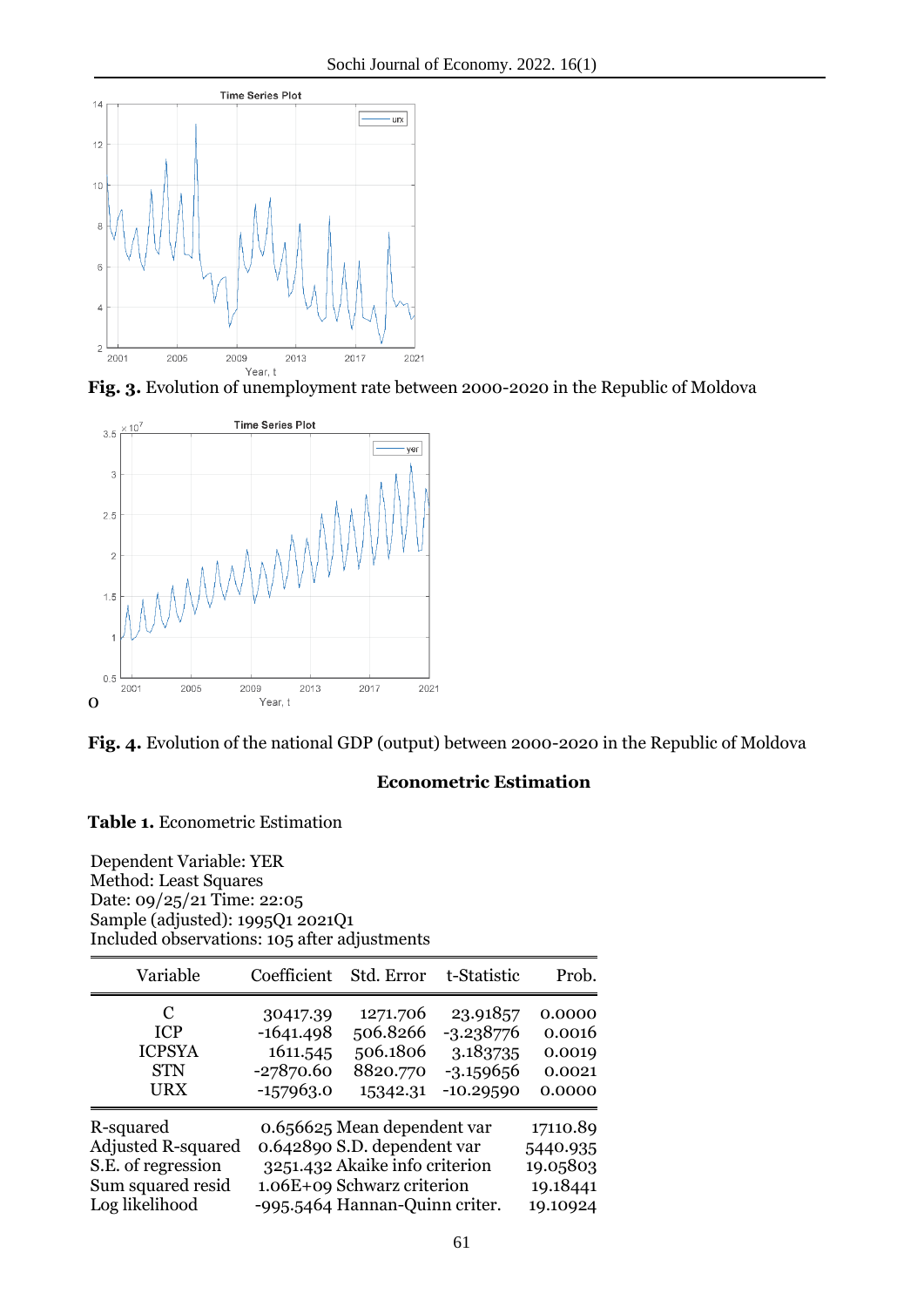| F-statistic       | 47.80668 Durbin-Watson stat | 1.501352 |
|-------------------|-----------------------------|----------|
| Prob(F-statistic) | 0.000000                    |          |

### **Table 2.**

Dependent Variable: YER Method: Least Squares Date: 09/25/21 Time: 22:24 Sample (adjusted): 1995Q1 2021Q1 Included observations: 105 after adjustments

| Variable                                                                                                                                | Coefficient                                                                                                 | Std. Error                                                                                                                                                                                  | t-Statistic                                                                                                 | Prob.                                                                        |
|-----------------------------------------------------------------------------------------------------------------------------------------|-------------------------------------------------------------------------------------------------------------|---------------------------------------------------------------------------------------------------------------------------------------------------------------------------------------------|-------------------------------------------------------------------------------------------------------------|------------------------------------------------------------------------------|
| C<br><b>ICP</b><br><b>ICPSYA</b><br><b>NAIRU</b><br><b>NAIRUSYA</b><br><b>STN</b><br>URX<br><b>URXSYA</b>                               | 35592.06<br>$-1543.170$<br>1511.633<br>310510.7<br>$-406198.8$<br>$-26596.76$<br>$-111941.4$<br>$-63366.51$ | 2969.240<br>514.3969<br>511.9063<br>664771.4<br>671191.7<br>9301.534<br>30069.73<br>37685.16                                                                                                | 11.98693<br>$-2.999960$<br>2.952948<br>0.467094<br>$-0.605190$<br>$-2.859395$<br>$-3.722729$<br>$-1.681471$ | 0.0000<br>0.0034<br>0.0039<br>0.6415<br>0.5465<br>0.0052<br>0.0003<br>0.0959 |
| R-squared<br><b>Adjusted R-squared</b><br>S.E. of regression<br>Sum squared resid<br>Log likelihood<br>F-statistic<br>Prob(F-statistic) | 0.000000                                                                                                    | 0.676351 Mean dependent var<br>0.652995 S.D. dependent var<br>3205.098 Akaike info criterion<br>9.96E+08 Schwarz criterion<br>-992.4402 Hannan-Quinn criter.<br>28.95823 Durbin-Watson stat |                                                                                                             | 17110.89<br>5440.935<br>19.05600<br>19.25821<br>19.13794<br>1.513533         |

### **Macroeconometric Forecasting LTN series Forecast Chart**  $0.6$ ç  $0.5$ Π  $0.4$  $0.3$  $0.2$  $0.1$  $\mathbf 0$ 1996 2000 2004 2008 2012 2016 2020 2024

**Fig. 5.** Long term (interest rate), forecasted data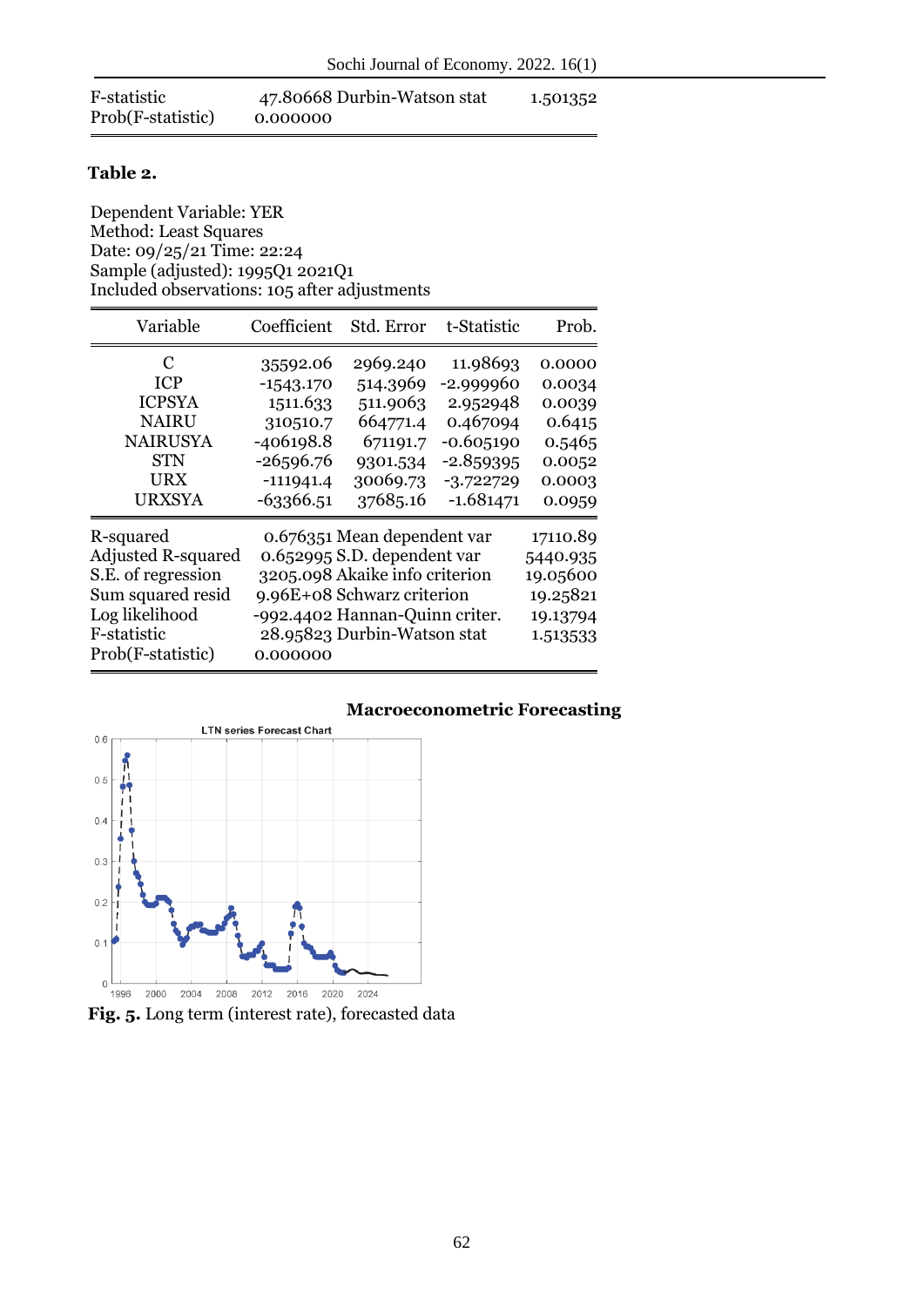

**Fig. 6.** Medium term (interest rate), forecasted data



**Fig. 7.** NAIRU (Non-accelerating inflation rate of unemployment ), forecasted data



**Fig. 8.** Short term (interest rate), forecasted data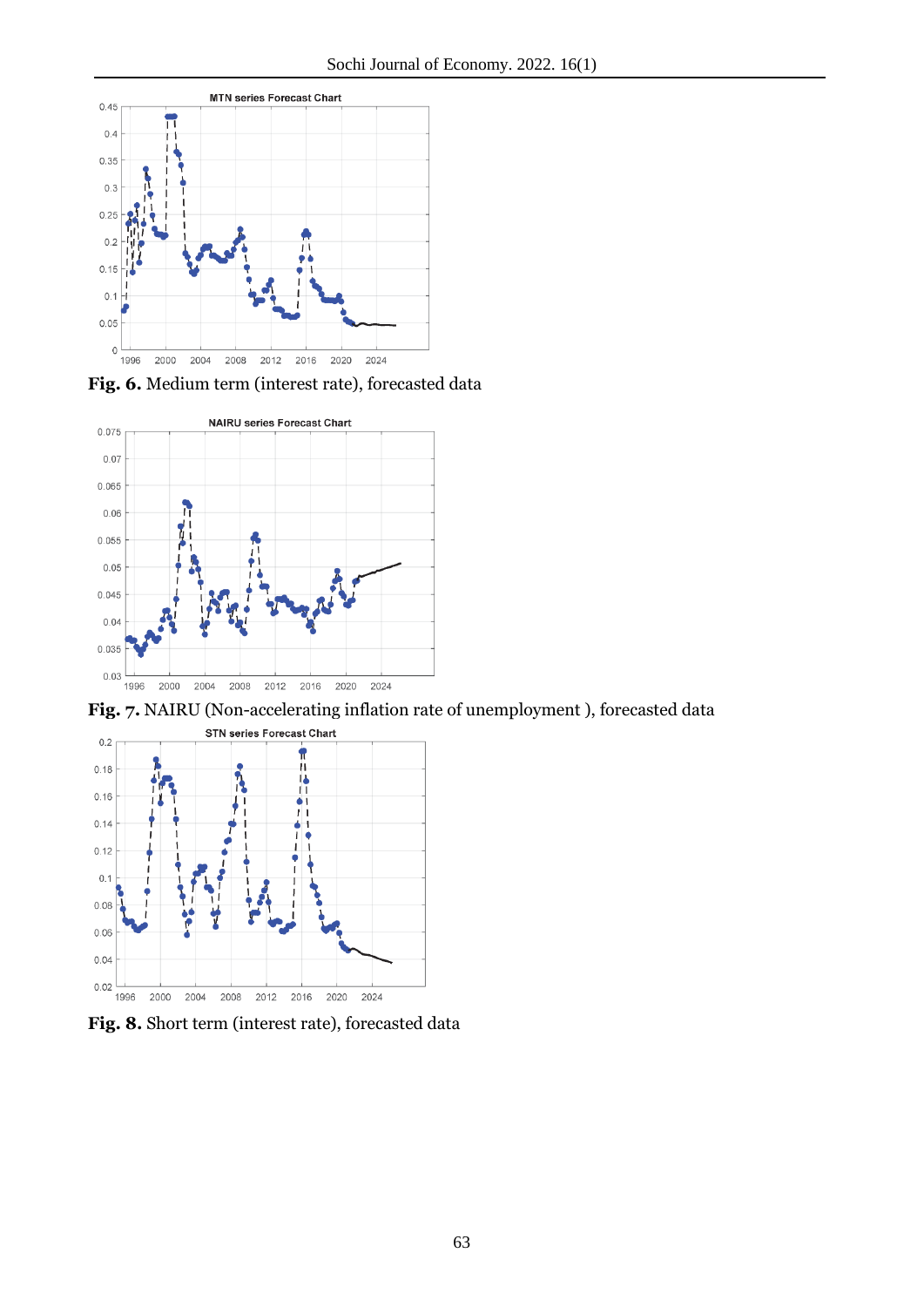

**Fig. 9.** Unemployment rate, forecasted data



**Fig. 10.** Gross domestic product, seasonal adjusted, (*gap*), forecasted data

# УДК 33

1

# **Взаимосвязь между инфляцией, процентной ставкой, безработицей и экономическим ростом**

Денис Винту<sup>а,\*</sup>

<sup>a</sup>Академия экономического образования Молдавии, Республика Молдова

**Аннотация.** В данном исследовании представлена квартальная структурная макроэкономическая модель Республики Молдова, известная как модель макроэкономических данных (ММД). Эту модель можно использовать для оценки экономических условий в Республике Молдова, прогнозирования макроэкономики, анализа вариантов политических действий и углубления нашего понимания функционирования рыночной экономики. Выделены некоторые ключевые особенности модели. Во-первых, в статье рассматривается молдавская экономика в целом и делается вывод, что это малая открытая экономика. Во-вторых, модель достаточно мала, чтобы ее можно было использовать для прогнозирования и имитационного моделирования, но при этом содержит достаточно деталей для большинства целей. В-третьих, модель рассчитана на устойчивое равновесие в течение длительного периода времени в соответствии с классической экономической теорией, тогда как ее краткосрочная

<sup>\*</sup> Корреспондирующий автор

Адреса электронной почты: denis.vintu@hotmail.com (Д. Винту)